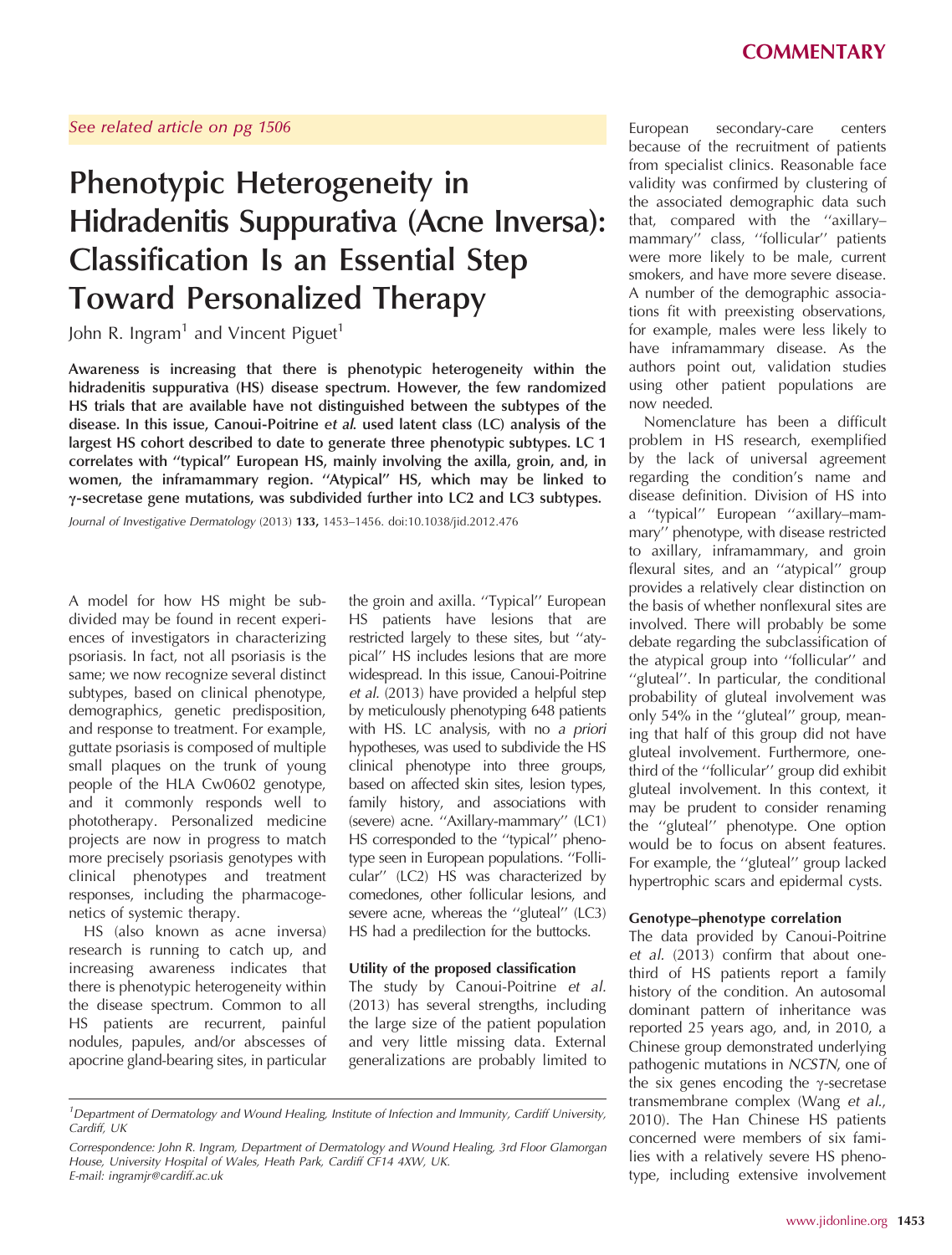| Study and<br>country of<br>origin    | Family/   | individual Affected sites                                                                                                                                      | Lesion types                                   | Other info                                                             | <b>Phenotype</b><br>match | <b>Mutation</b>           |
|--------------------------------------|-----------|----------------------------------------------------------------------------------------------------------------------------------------------------------------|------------------------------------------------|------------------------------------------------------------------------|---------------------------|---------------------------|
| Wang et al.<br>(2010), China         | Family 1  | Not stated                                                                                                                                                     | Not stated                                     | Proband had axillary SCC, FHx                                          |                           | <b>PSENEN</b> frameshift  |
|                                      | Family 2  | Axillae, groin, gluteal, back,<br>posterior neck                                                                                                               | Hypertrophic scars                             | FHx                                                                    | LC2                       | <b>PSENEN</b> frameshift  |
|                                      | Family 3  | Prominent-gluteal, back, chest,<br>face, posterior neck, waist<br>Mild—axillary                                                                                | Hypertrophic scars                             | FHx                                                                    | LC2                       | <b>NCSTN</b> frameshift   |
|                                      | Family 4  | Prominent—axillae, groin, gluteal Hypertrophic scars, folliculitis<br>Mild-back, face, posterior neck,<br>waist<br>Proband folliculitis of elbows and<br>knees | (proband)                                      | FHx                                                                    | LC2                       | PSEN1 frameshift          |
|                                      | Family 5  | Prominent-gluteal, back, chest,<br>face, posterior neck, waist<br>Mild—axillary                                                                                | Hypertrophic scars                             | FHx                                                                    | LC2                       | NCSTN altered<br>splicing |
|                                      | Family 6  | Prominent-gluteal, back, chest,<br>face, posterior neck, waist<br>Mild—axillary                                                                                | Hypertrophic scars                             | FHx                                                                    | LC2                       | <b>NCSTN</b> nonsense     |
| Pink et al.<br>$(2011)$ , UK         | Patient 1 | Axillae, breast, groin                                                                                                                                         | Comedones                                      | Caucasian, female, BMI 33, never LC2<br>smoker, FHx                    |                           | <b>PSENEN</b> frameshift  |
|                                      | Patient 2 | Axillae, breast, groin<br>gluteal                                                                                                                              | Hypertrophic scars, sinus tracts               | Caucasian, female, BMI 23, never LC2<br>smoker, severe disease, FHx    |                           | <b>PSENEN</b> frameshift  |
|                                      | Patient 3 | Axillae, suprapubic, groin, gluteal, Sinus tracts, probably<br>thighs, neck                                                                                    | hypertrophic scars                             | Caucasian, male, BMI 30, current Atypical,<br>smoker, FHx              | probably LC2              | NCSTN altered<br>splicing |
| Liu et al. (2011), Family 1<br>China |           | Axillae, gluteal, scalp, face, neck, Hypertrophic scars<br>trunk, groin, limbs                                                                                 |                                                | FHx                                                                    | LC2                       | NCSTN altered<br>splicing |
|                                      | Family 2  | Back, abdomen, breast, gluteal                                                                                                                                 | Hypertrophic scars                             | FHx                                                                    | LC2                       | <b>NCSTN</b> frameshift   |
| Li et al. (2011),<br>China           | Patient 1 | Axillae, posterior neck, groin,<br>gluteal                                                                                                                     | Hypertrophic scars, inflamed<br>papules        | Male, 21 year duration, onset age LC2<br>26, FH <sub>x</sub>           |                           | NCSTN nonsense            |
|                                      | Patient 2 | Posterior neck, axillae, gluteal                                                                                                                               | Inflamed papules, open<br>comedones            | Female, 3 year duration, onset age LC2<br>15, FH <sub>x</sub>          |                           | NCSTN nonsense            |
|                                      | Patient 3 | Axillae, groin, chest, back, gluteal, Hypertrophic scars<br>posterior neck                                                                                     |                                                | Male, 10 year duration, onset age LC2<br>38, no FHx                    |                           | NCSTN missense            |
| Zhang et al.<br>(2012), China        | Family 1  | Axillae, posterior neck, groin,<br>gluteal                                                                                                                     | Hypertrophic scars, inflamed<br>papules        | FHx                                                                    | LC2                       | <b>NCSTN</b> missense     |
|                                      | Family 2  | Face, posterior neck, genital                                                                                                                                  | Hypertrophic scars, inflamed<br>papules, cysts | FHx                                                                    | LC2                       | <b>NCSTN</b> missense     |
| Pink et al.<br>$(2012)$ , UK         | Patient 1 | Axillae, breast, groin, gluteal                                                                                                                                | Hypertrophic scars, sinus tracts               | Caucasian, female, BMI 38,<br>current smoker, no FHx, T2DM             | LC2                       | <b>NCSTN</b> missense     |
|                                      | Patient 2 | Axillae, groin, gluteal                                                                                                                                        | Hypertrophic scars, sinus tracts               | Caucasian, female, BMI 37,<br>current smoker, no FHx, T2DM             | LC2                       | NCSTN altered<br>splicing |
| Miskinyte et al.<br>(2012), France   | Family 1  | Axillae, groin, perianal                                                                                                                                       | Hypertrophic scars, fistulae                   | FHx, severe disease, associated<br>acne conglobata                     | LC <sub>2</sub>           | <b>NCSTN</b> nonsense     |
|                                      | Family 2  | Axillae, groin, perianal, gluteal                                                                                                                              | Hypertrophic scars, fistulae                   | FHx, associated acne conglobata                                        | LC <sub>2</sub>           | <b>NCSTN</b> frameshift   |
|                                      | Family 3  | Axillae, groin, perianal                                                                                                                                       | Hypertrophic scars                             | FHx, sacroiliitis in two individuals LC2<br>and Crohn's disease in one |                           | NCSTN altered<br>splicing |
| Nomura et al.<br>(2012), Japan       | Patient 1 | Posterior neck, groin, genital, back Hypertrophic scars, fistulae                                                                                              |                                                | Female, FHx                                                            | LC2                       | NCSTN altered<br>splicing |
|                                      | Patient 2 | Posterior neck, (also lesions in<br>typical flexural sites)                                                                                                    | Comedones                                      | Male, FHx, mild disease                                                | LC <sub>2</sub>           | NCSTN altered<br>splicing |

#### Table 1. Correlation between HS patient characteristics (phenotype) and  $\gamma$ -secretase gene mutations Patient characteristics

Abbreviations: BMI, body mass index; FHx, family history of hidradenitis suppurativa; SCC, squamous cell carcinoma; T2DM, type 2 diabetes mellitus. Phenotypic data are reproduced from descriptions and photographs included in genetic studies of individuals or families with hidradenitis suppurativa. <sup>1</sup>The presence of comedones suggests LC2 rather than LC1 phenotype.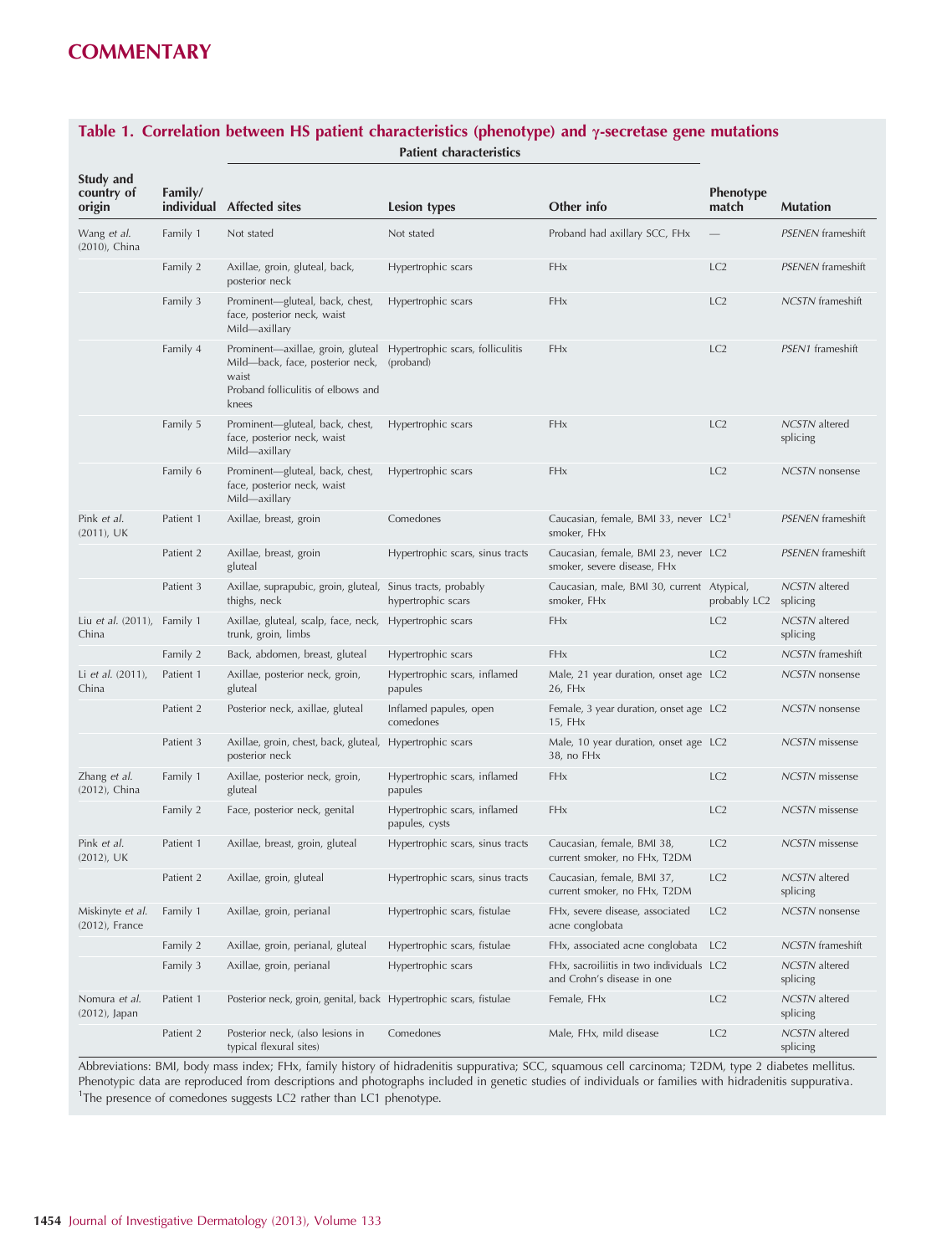### Clinical Implications

- Recognition that hidradenitis suppurativa (HS) is heterogeneous allows more accurate genotype–phenotype correlation studies, and it may help investigators to stratify clinical trials.
- Latent class (LC) analysis of a European patient population was used to differentiate HS restricted to "typical" sites from "atypical" HS, which includes additional skin sites.
- Atypical HS was subdivided further into two categories, based on the nature and location of lesions, which now requires further validation.

of nonflexural skin regions. Since then,  $loss-of-function$   $\gamma$ -secretase mutations have been identified in British, French, Japanese, and other Chinese HS patients (Li et al., 2011; Liu et al., 2011; Pink et al., 2011, 2012; Miskinyte et al., 2012; Nomura et al., 2012; Zhang et al., 2012). However, none of the 20 consecutive HS patients seen in a tertiary UK setting were found to have pathogenic  $\gamma$ -secretase mutations, including 12 patients who reported a family history of HS (Ingram *et al.*, 2012). It is possible that unrecognized mutations in genes further down the  $\gamma$ -secretase-Notch signaling pathway may be responsible (Melnik and Plewig, 2012).

One of the potential applications of the phenotypic HS subtypes generated by Canoui-Poitrine et al. (2013) is in the field of genotype–phenotype correlation. It is difficult to correlate individual  $\gamma$ secretase mutations with the corresponding phenotypic subtype because of a lack

of complete phenotypic data in many reports. Nevertheless, Table 1 summarizes the available phenotypic information, in some cases relying in part on interpretations from clinical photographs, and it details the corresponding  $\gamma$ -secretase mutation. All of the mutations appear to correlate with atypical HS, and most are probably best placed in the LC2 ''follicular'' subgroup, because of the involvement of atypical body sites and the presence of hypertrophic scarring. Of the 20 HS patients without pathogenic  $\gamma$ -secretase mutations, the majority had a "typical" HS phenotype, and probably only three exhibited features of the ''follicular'' subgroup (Ingram et al., 2012).

#### Minimum HS phenotype data set?

Difficulties encountered when trying to determine the phenotypic subgroups of HS patients in genetic studies reinforce the need for a minimum HS phenotype data set for future studies. This would be best determined through formal ''consensus'' methods, but one suggestion can be found in Table 2. Nearly all of these elements were included in the study by Canoui-Poitrine et al. (2013), except for a patient-reported disease severity measure in the form of quality of life scores.

#### Translational value for clinical practice

For patients, perhaps the most important element of a classification system would be its predictive validity. Obviously, it is not yet known whether using the proposed system to stratify clinical trials would help to distinguish responders from nonresponders to a specific treatment modality. Another important unanswered question would be whether there are phenotypic predictors of severe disease that might justify early treatment to arrest disease progression and to prevent subsequent scarring and reduced quality of life.

The focus on accurate HS phenotyping provided by Canoui-Poitrine et al. (2013) is an essential step in determining potential genotype–phenotype correlations within the HS disease spectrum, and it permits a better understanding of HS etiology. For patients, ultimately, it may allow a more personalized approach to therapy.

#### CONFLICT OF INTEREST

Vincent Piguet has received symposium expenses from Abbott and Pfizer. The Cardiff University Department of Dermatology & Wound Healing benefits financially from the Dermatology Life Quality Index and has received unrestricted educational grants from Abbott, Janssen, MSD, Pfizer, and Galderma.

|        |      |  | Table 2. Suggested minimum HS phenotype data set |  |
|--------|------|--|--------------------------------------------------|--|
| Domain | Data |  |                                                  |  |

| Demographics                                                       | Age, gender, BMI, family history of HS/dementia                                                                                            |  |  |  |
|--------------------------------------------------------------------|--------------------------------------------------------------------------------------------------------------------------------------------|--|--|--|
| Smoking status                                                     | Never/ex/current                                                                                                                           |  |  |  |
| Disease history                                                    | Age at onset, disease duration                                                                                                             |  |  |  |
| Associated<br>conditions                                           | Acne (vulgaris/conglobata), dissecting cellulitis of scalp, inflammatory bowel<br>disease, pyoderma gangrenosum, polycystic ovary syndrome |  |  |  |
| Affected regions                                                   | Axillae, groin, gluteal, inframammary, posterior neck/ears, trunk, limbs, other                                                            |  |  |  |
| Lesion types                                                       | Hypertrophic scars, comedones, epidermal cysts, follicular papules/folliculitis,<br>sinus tracts, flexural pigmentation                    |  |  |  |
| Disease severity                                                   | Physician reported—Hurley/modified Hidradenitis Suppurativa Score <sup>1</sup><br>Patient reported—validated quality of life measure       |  |  |  |
| Response to<br>treatment                                           | Topical/systemic/surgical/other                                                                                                            |  |  |  |
| Abbreviations: BMI, body mass index; HS, hidradenitis suppurativa. |                                                                                                                                            |  |  |  |

<sup>1</sup> From Sartorius et al. (2009).

#### **REFERENCES**

- Canoui-Poitrine F, Le Thuaut A, Revuz JE et al. (2013) Identification of three hidradenitis suppurativa phenotypes: latent class analysis of a cross-sectional study. J Invest Dermatol 133:1506–11
- Ingram JR, Wood M, John B et al. (2012) Absence of pathogenic g-secretase mutations in a South Wales cohort of familial and sporadic hidradenitis suppurativa (acne inversa). Br J Dermatol; e-pub ahead of print 26 September 2012
- Li CR, Jiang MJ, Shen DB et al. (2011) Two novel mutations of the nicastrin gene in Chinese patients with acne inversa. Br J Dermatol 165:415–8
- Liu Y, Gao M, Lv YM et al. (2011) Confirmation by exome sequencing of the pathogenic role of NCSTN mutations in acne inversa (hidradenitis suppurativa). J Invest Dermatol 131:1570-2